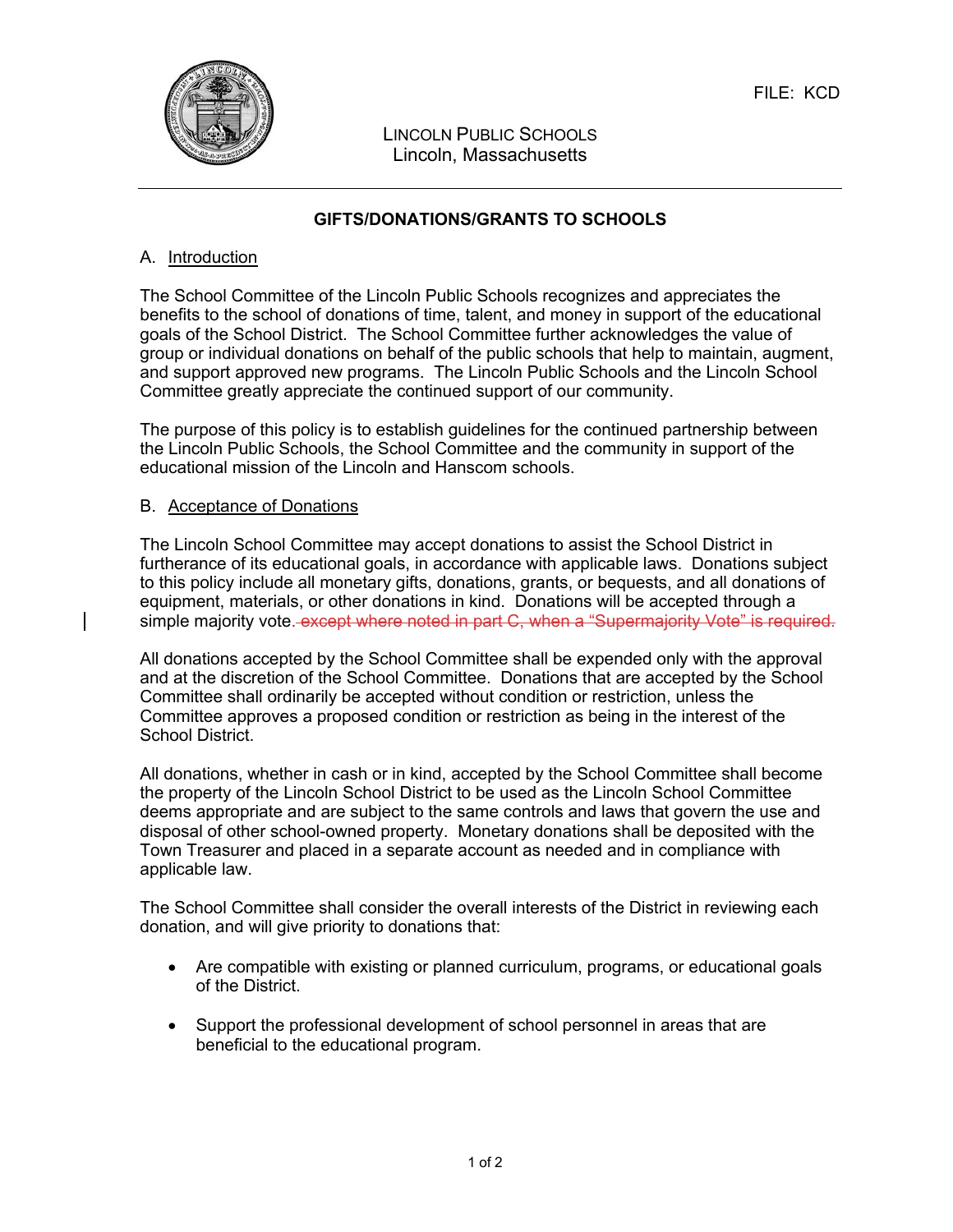- C. Guidelines for Administrators:
	- The Superintendent or his/her designee is authorized to accept grants or gifts of funds from the federal, state, county, or local governmental agencies, charitable foundations, corporations, private corporations, or individuals when a Lincoln School District staff member has applied for the grant with the approval of the Superintendent. However, when grants or gifts have long-range financial implications, the Superintendent must seek an affirmative vote by a Supermajority approval of the School Committee. Approval of a motion relating to the elements of this policy that require a "Supermajority Vote" shall require the affirmative vote of four (4) or more members of the School Committee.
	- Donations that would give rise to a new operating expense in the current or future fiscal years in the form of salary or benefits for a staff position or the continued operation or maintenance of equipment or materials must be approved by a "Supermajority Vote" of the School Committee as defined in the policy.
	- Duly authorized school administrators are authorized to accept on behalf of the-School District gifts from individuals or organizations in the form of supplies, materials, and equipment for the school (or money for the purchase of such supplies, materials and equipment), not to exceed a value of \$100 per donor in a single school year. School administrators may not accept a donation of any amount that would be spent to alter the physical plant or other school property without the simple majority approval of the School Committee.
	- Donations of time and personal services by parents and other Lincoln, Hanscom or Boston residents shall not be subject to this policy. This exemption shall apply to individual volunteerism only and shall not extend to donations of services by employees and agents of businesses or commercial entities, which shall be treated the same as donations of money or other contributions of economic value under this policy.
- D Guidelines for Fundraising

Any group or organization that seeks to raise significant funds to support the District, especially to support a particular program or initiative, must communicate with the District through the Superintendent or his/her designee to ensure its efforts are compatible with the District's educational goals.

E. Voting Requirement for Amendment to the Policy

A "Supermajority Vote" (as defined herein) of the School Committee, shall be required to amend this policy.

E. The Committee directs the Superintendent to assure that an appropriate expression of thanks is given all donors.

Adopted at School Committee Meeting of December 18, 2008 Revised at School Committee Meeting of November 10, 2011 Revised at School Committee Meeting of March XX, 2020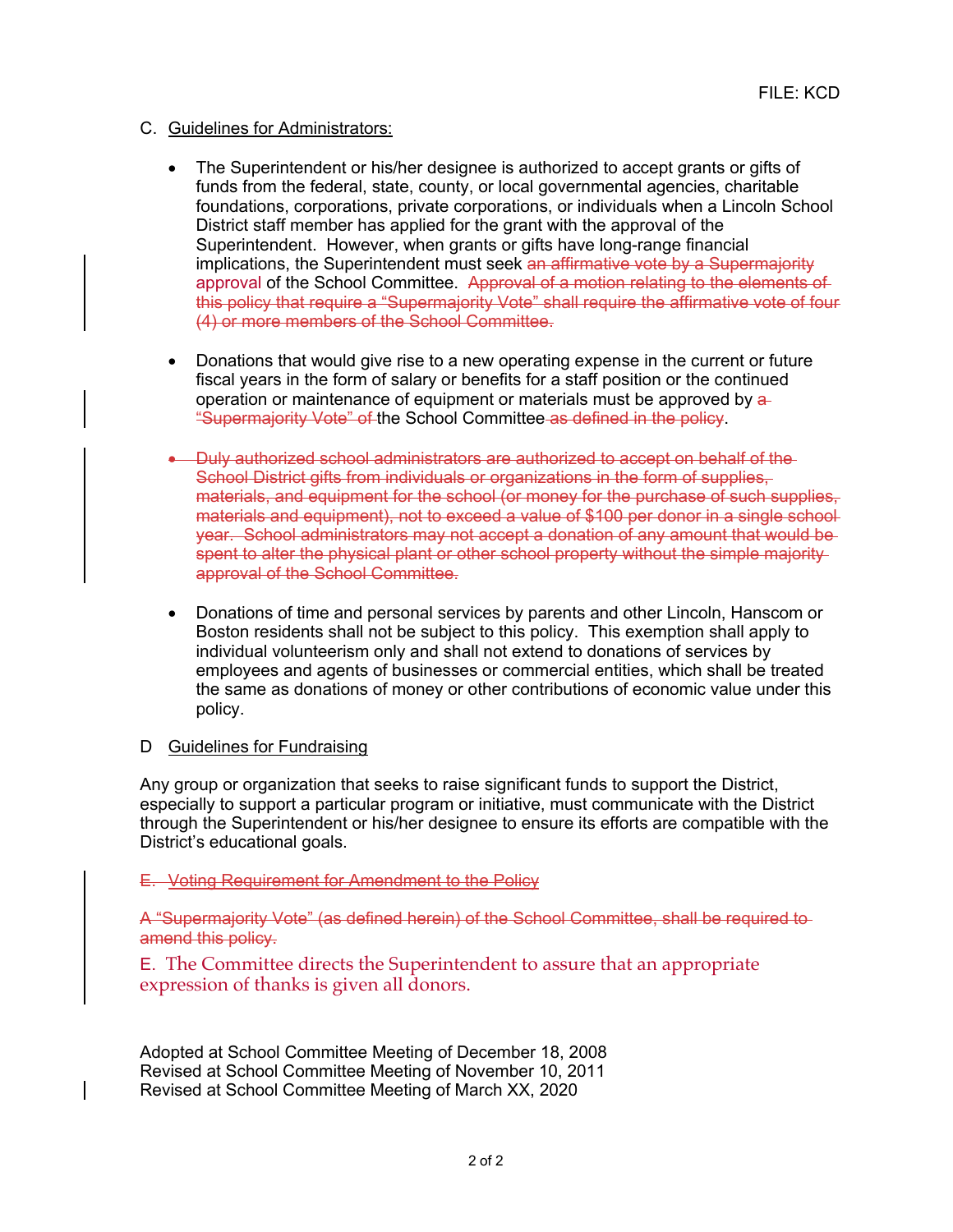## **From MASC Policy Manual**

# **File: KCD - PUBLIC GIFTS TO THE SCHOOLS**

The Superintendent will have authority to accept gifts and offers of equipment for the schools in the name of the Committee when the gift is of educational value. In the case of gifts from industry, business, or special interest groups, no extensive advertising or promotion may be involved in any donation to the schools.

Gifts that would involve changes in school plants or sites will be subject to School Committee approval.

Gifts will automatically become the property of the school district. Any gift of cash, whether or not intended by the donor for a specific purpose, will be accepted by vote of the School Committee, handled as a separate account and expended at the discretion of the Committee, as provided by law.

The Committee directs the Superintendent to assure that an appropriate expression of thanks is given all donors.

SOURCE: MASC October 2016

LEGAL REF.: M.G.L. 71:37A

## **From Massachusetts General Law**

MGL Chapt 71 Section 37A: Grants; acceptance and disbursement

Section 37A. School committees of cities and towns and regional district school committees may accept grants or gifts for educational purposes from federal, state, county and municipal governments or agencies thereof, charitable foundations and private corporations and disburse the same for such purposes. Any amounts so received by a school committee of a city or town shall be deposited with the treasurer of such city or town and held as a separate account, and expended by said school committee without further appropriation, notwithstanding the provisions of section fifty-three of chapter forty-four. Any amounts so received by a regional district school committee shall be deposited with the treasurer of such regional school district and held as a separate account and expended by said committee.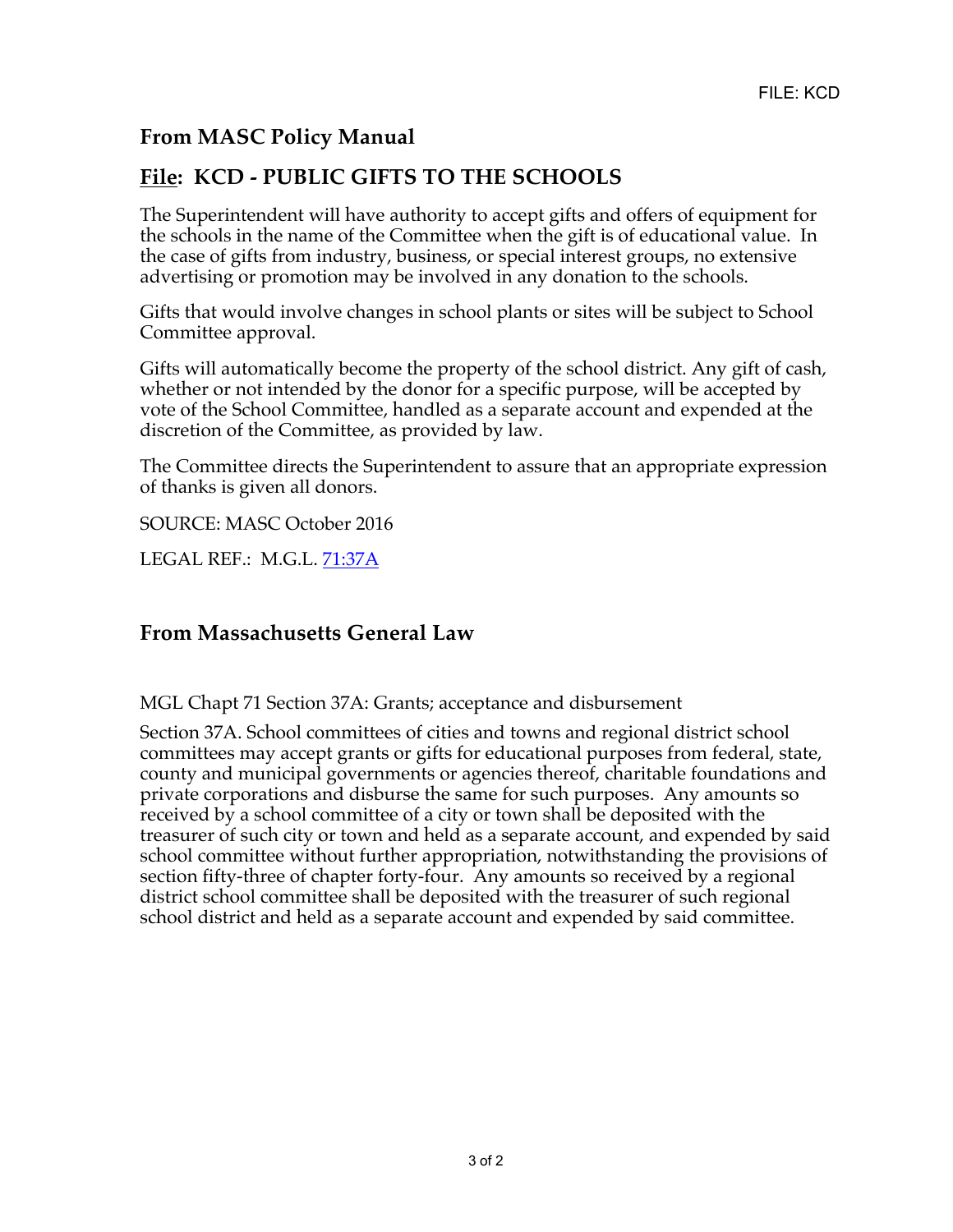

LINCOLN PUBLIC SCHOOLS Lincoln, Massachusetts

## **GIFTS/DONATIONS/GRANTS TO SCHOOLS**

### A. Introduction

The School Committee of the Lincoln Public Schools recognizes and appreciates the benefits to the school of donations of time, talent, and money in support of the educational goals of the School District. The School Committee further acknowledges the value of group or individual donations on behalf of the public schools that help to maintain, augment, and support approved new programs. The Lincoln Public Schools and the Lincoln School Committee greatly appreciate the continued support of our community.

The purpose of this policy is to establish guidelines for the continued partnership between the Lincoln Public Schools, the School Committee and the community in support of the educational mission of the Lincoln and Hanscom schools.

#### B. Acceptance of Donations

The Lincoln School Committee may accept donations to assist the School District in furtherance of its educational goals, in accordance with applicable laws. Donations subject to this policy include all monetary gifts, donations, grants, or bequests, and all donations of equipment, materials, or other donations in kind. Donations will be accepted through a simple majority vote except where noted in part C, when a "Supermajority Vote" is required.

All donations accepted by the School Committee shall be expended only with the approval and at the discretion of the School Committee. Donations that are accepted by the School Committee shall ordinarily be accepted without condition or restriction, unless the Committee approves a proposed condition or restriction as being in the interest of the School District.

All donations, whether in cash or in kind, accepted by the School Committee shall become the property of the Lincoln School District to be used as the Lincoln School Committee deems appropriate and are subject to the same controls and laws that govern the use and disposal of other school-owned property. Monetary donations shall be deposited with the Town Treasurer and placed in a separate account as needed and in compliance with applicable law.

The School Committee shall consider the overall interests of the District in reviewing each donation, and will give priority to donations that:

- Are compatible with existing or planned curriculum, programs, or educational goals of the District.
- Support the professional development of school personnel in areas that are beneficial to the educational program.